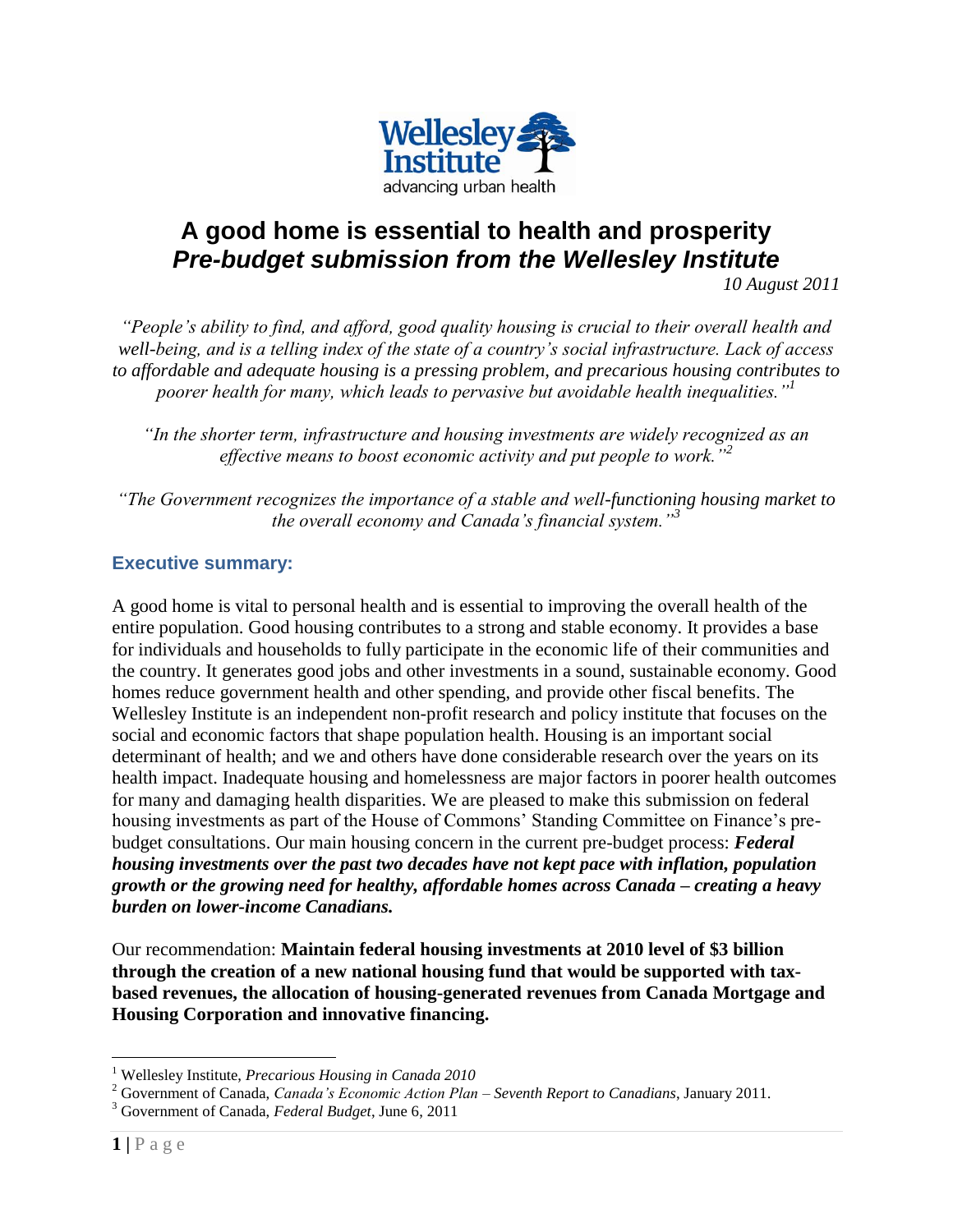### **Housing, health and prosperity: Making the links**

Poor housing and homelessness leads to poor health and premature death $4$ . A growing body of evidence sets out the links between good homes and improved individual and population health, though there is still important work to be done in understanding these links<sup>5</sup>. There is widespread recognition that rapid re-housing of people who are homeless or precariously housed is not only good for individuals, but saves money for governments. A 2006 Wellesley Institute study reported that the monthly cost of a hospital bed was \$10,900; the monthly cost of a homeless shelter bed was \$1,932; and, the monthly cost of a social housing unit was \$193<sup>6</sup>. A 2011 costbenefit analysis from the John Howard Society of Toronto found that transitional housing for men leaving jail lowered recidivism rates (making communities safer through less crime) and was less costly to governments than the costs of police and jails<sup>7</sup>.

While there are clear health benefits to individuals and communities from good housing, there are also economic benefits from housing investments. The federal government's latest *Economic Action Plan* update (January 2011 – see table one below) reported that the economic activity multiplier (jobs and other economic activity) was among the highest of all federal investments. Federal dollars leverage considerable other dollars. For instance, for every federal dollar invested in a 50-unit seniors affordable housing project built in Ontario recently, five additional dollars were leveraged from provincial, municipal, community and other sources.

Some tenant households have been able to move into ownership in recent decades, many of them assisted under federal affordable housing programs. But in its most recent budget, the federal government has confirmed plans to tighten mortgage eligibility to protect Canada from a USstyle mortgage meltdown. This move, designed to bring stability to ownership housing, will put increasing pressure on rental housing, most acutely at the lower end of the rental market. A large number of renter households are vying for a diminishing pool of available, affordable homes.

Almost 1.5 million Canadian households (about one-in-eight of all households) lived in core housing need in 2006, according to Canada Mortgage and Housing Corporation. That same year, more than 3 million Canadian households (about one-in-four of all households) paid 30% or more of their income on housing, according to Statistics Canada. The many dimensions of precarious housing are set out in the iceberg illustration in *Precarious Housing in Canada 2010* report (see below). Unlike other countries, including Great Britain, Australia and New Zealand, Canada does not have a robust and timely set of affordable housing indicators<sup>8</sup>. Without reliable indicators, it is impossible to fully assess current housing needs across the country, set appropriate targets and timelines, and monitor the effectiveness of governmental initiatives.

 $\overline{a}$ 

<sup>&</sup>lt;sup>4</sup> For a recent review of the formal and informal literature on the links between poor housing and poor health, see Part One of the Wellesley Institute's *Precarious Housing in Canada 2010* report. Numerous studies at the local, national and global level all document the relationship between housing and health.

<sup>&</sup>lt;sup>5</sup> A Wellesley Institute review on the links between good housing and good health is forthcoming.

<sup>6</sup> Wellesley Institute, *Blueprint to End Homelessness in Toronto*, 2006.

<sup>7</sup> John Howard Society of Toronto, *Making Toronto Safer*, 2011.

<sup>&</sup>lt;sup>8</sup> An analysis of the UK affordable housing measures has been commissioned by the Wellesley Institute and is expected to be published shortly.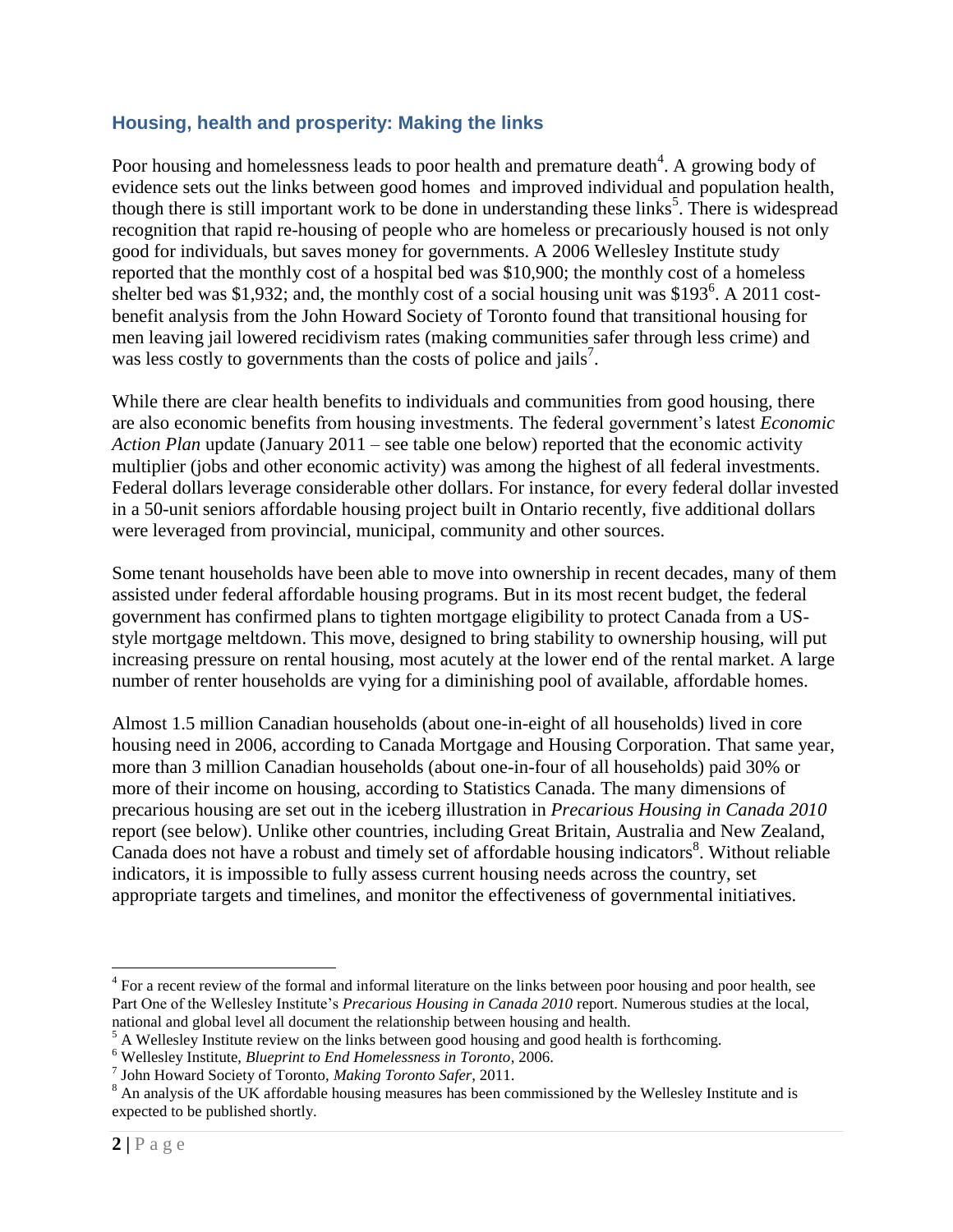Federal housing investments have been eroding for more than two decades. There are a number of ways to measure declining federal housing investment:

- *Falling behind inflation and GDP growth:* Federal housing investments of \$1.6 billion in 1989 rose by 39% to \$2.2 billion in 2009, but inflation grew by 54%. Federal housing spending as a percentage of GDP confirms eroding investments (see table two, below).
- *Shrinking federal funds authorized under* **National Housing Act:** In non-budgetary and budgetary envelopes, federal funding from 2005 to 2008 dropped for many programs<sup>10</sup> including: Renovations (down 6%); direct acquisition (down 81%); direct lending (down 1%); affordable housing (down 63%); non-transferred federal housing (down 6%); onreserve renovation (down 9%). The number of new affordable homes funded annually under s95 of the *National Housing Act* dropped sharply in 1993. The number of households assisted under federal renovation and related programs dropped by 7% from 2008 to 2009.
- *Declining housing investments by Canada Mortgage and Housing Corporation:* CMHC (Canada's federal housing agency) housing expenses rose from \$1.9 billion in 2007 to \$3.0 billion in  $2010^{11}$  - mainly due to the 2009 housing stimulus. However, CMHC is planning a cut of 43% in its affordable housing program to \$1.7 billion in 2015, plus a cut of 14% (85,500 assisted households) from 626,300 households in 2007 to 540,800 by 2015. At the same time, CMHC net income will rise 40% from \$1 billion in 2007 to \$1.5 billion in 2015.
- *Latest spending estimates record cuts to federal housing investments:* The federal government's 2011-12 Spending Estimates set out a 39% cut in housing investments from \$3.1 billion last year to \$1.9 billion this year, including a 97% cut to the federal affordable housing initiative, a 94% cut to the federal housing repair and renovation and a 70% cut to federal assisted housing – all targeted at low and moderate-income households.
- *Short-term federal housing and homelessness initiatives set to expire in 2014:* The federal government announced short-term housing investments in 2001, 2006, 2008 and 2009 – all with "scheduled termination" dates of one, two or five years. By 2014, all the short-term funding will expire, including the July 2011 federal-provincial-territorial affordable housing agreement. In addition, the long-term "step out" of federal long-term housing commitments (started in 1996) continues to accelerate – further eroding federal investments.

In the Wellesley Institute's *Precarious Housing in Canada 2010<sup>12</sup>* report, we noted that the erosion of federal funding in recent years has put pressure on provincial, territorial and municipal governments. We noted that there is a large, unmet need for additional affordable investments to meet the needs of Canadians who are precariously housed. We recommended a ten-year affordable housing plan funded with contributions from federal, provincial, territorial and municipal governments, along with the community and private sectors. As a key part of this tenyear plan, we called on the federal government to sustain its housing investments, instead of

 $\overline{a}$ 

<sup>10</sup> Canada Mortgage and Housing Corporation, *Canadian Housing Statistics – Public Funds and National Housing Act (Social Housing)*, 2009

<sup>11</sup> Canada Mortgage and Housing Corporation, *Summary of Corporate Plan – Financial Highlights*, 2007 – 2015.

 $12$  An updated edition will be published in the fall of 2011.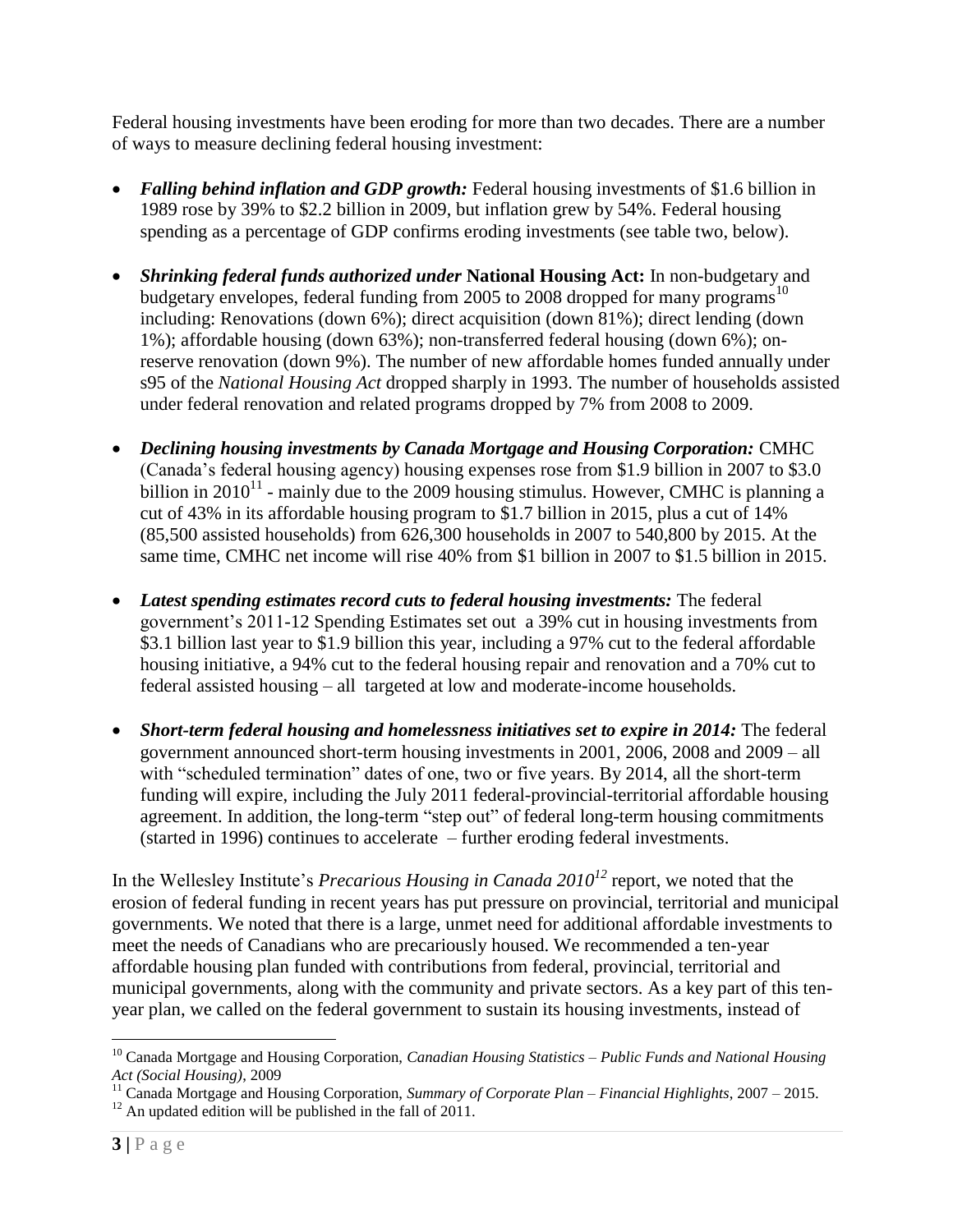allowing them to erode with inflation and the termination of programs. We respectfully submit this housing-related recommendation to the Standing Committee on Finance: **Maintain federal housing investments at 2010 level of \$3 billion through the creation of a new national housing fund that would be supported with tax-based revenues, the allocation of housing-generated revenues from Canada Mortgage and Housing Corporation and innovative financing.**

- *Create a new national housing fund – incorporating features from the US national housing trust fund and Infrastructure Ontario's affordable housing loan fund – using government-backed bonds or other innovative financing mechanisms.* Former US President George W Bush created the US national housing fund, and current President Barack Obama has started to capitalize it. Government-backed affordable housing funds exist at the local, state and national levels in a number of jurisdictions, including several Canadian models in Edmonton, Vancouver and Ottawa. Infrastructure Ontario's affordable housing loan fund was capitalized through the sale of government bonds. Innovative financing strategies, including tax-exempt bonds, can be used to capitalize a Canadian national housing fund.
- *Allocate a portion of the housing-generated income from Canada Mortgage and Housing Corporation to housing and homelessness investments.*

CMHC net income has been rising steadily from its housing-related commercial operations in recent years, and is forecast to grow rapidly in the coming years. While fiscal prudence dictates that a portion should be set aside to cover possible risks, a significant portion should be allocated for investment in affordable homes. Investing housing-related CMHC revenues in housing-related investments creates a virtuous circle with multiple benefits.

*Support new housing investments with traditional, tax-based revenues.*

We understand the current, constrained fiscal environment and the urgent desire to avoid unnecessary tax raises. This desire should be balanced against other social, health, economic and fiscal priorities. Investing federal dollars today can save federal dollars tomorrow and in subsequent years (and reduce the need for future tax raises). The latest data from the Organisation for Economic Co-operation and Development shows that Canada ranks a low 28 out of 34 advanced economies in public social spending (which includes housing). The OECD also reports that Canada's public social spending is 20% below the average among OECD countries, and the OECD confirms that Canadian public social spending has been falling since 1995. Federal investments in affordable housing leverage significant other investments which, in turn, generate jobs and other economic activity which, in turn, generate tax revenues for government. Affordable housing is a sound economic investment, as the federal government has noted in its Economic Action Plan.

Thank you for the opportunity to make this submission and our recommendation.

**Michael Shapcott**, Director, Housing and Innovation, **The Wellesley Institute** 10 Alcorn Avenue, Suite 300, Toronto, Ontario, Canada, M4V 3B2 T – 416-972-1010, x231 // F – 416-921-7228 michael@wellesleyinstitute // www.wellesleyinstitute.com